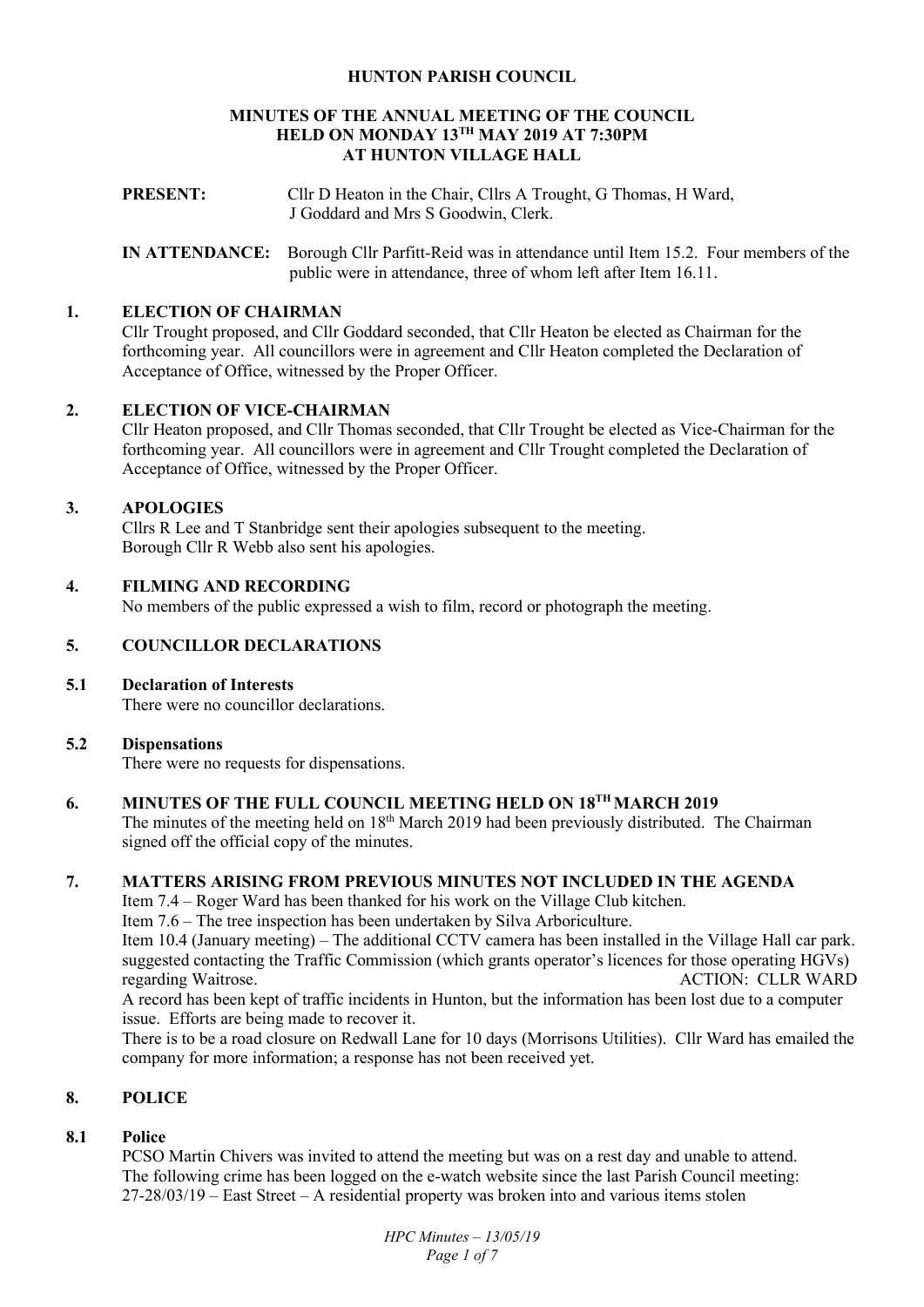# **8.2 Huntonwatch**

Steve Wyles provided the following report on Huntonwatch:

We have had one report of a vehicle seen in suspicious circumstances and one unconfirmed reports of a flasher in (we think) Church Wood. We have had a couple of 'lost dog' messages too. We are very concerned that the novelty value of Huntonwatch has worn off and increasingly we only hear about things by word of mouth (and often second or third hand) or via Facebook, which makes our task of liaison with the PCSO rather more difficult as any information we might have is not contemporaneous. We also have not been contacted by the last three PCSOs in the way that we used to be when we first started up and we no longer get regular emails from the police with information on the latest scams etc.

Members agreed that it was a shame that the PCSO is not communicating with Huntonwatch and has not attended any Parish Council meetings yet and felt it would be worth contacting Maidstone Police to request a more visible police presence, more contact with Huntonwatch and attendance at Parish Council meetings at least once or twice a year. Cllr Trought advised that the community Facebook page has been successful in terms of people reporting incidents and consideration could be given to including an article in the Hunton Herald. There have been reports of drug dealing in Hunton during the day, which were reported to Huntonwatch, following which the PCSO made more regular visits. Cllr Goddard suggested that one way of involving the PCSO in the community more could be to suggest a particular focus, for example providing advice on security. Borough Cllr Parfitt-Reid was aware that Matthew Scott (Kent Police & Crime Commissioner) is planning to speak to rural communities, most likely at Coxheath, where people would have the opportunity to ask questions.

# **9. LOCAL COMMUNITY**

# **9.1 King George V Playing Field**

The Chairman of the King George V Playing Committee, Simon Taylor, was unable to attend the meeting. The main points from the last meeting held on  $8<sup>th</sup>$  May are:

Jacksons Fencing have installed the new fencing around the multiplay equipment and toddler swings. The MBC monthly health and safety report noted that one of the toddler swings is damaged. A new cradle seat has been ordered.

A quote is being obtained for the demolition of the old cricket pavilion.

RIP Cleaning Services can no longer carry out the bin emptying. Maidstone Borough Council will be asked to take over the emptying in the absence of other providers, but the cost will more than double. At the end of the financial year there were funds remaining of £5,230.

The mole traps near the car park were removed following discovery by members of the public. The traps were very well hidden so it seems that someone must have pulled them out.

There is a broken bough hanging over the wooded area. This will be removed.

The annual boundary walk and the AGM will take place on 10th July 2019.

# **9.2 Hunton Village Hall Committee**

Annette Trought, Chair of the Village Hall Committee, had nothing to report as the next Committee meeting and AGM will take place in July (date to be arranged).

# **9.3 Hunton Primary School**

Cllr Trought is meeting with headteacher Stewart Murdoch on 15th May.

# **9.4 Hunton Village Club**

Cllr Trought reported that a lot of fundraising and events had been taking place. The completion of the kitchen (other than a few items such as shelving) is testament to all those who helped organise it and will mean that more events can be organised where food can be provided.

# **9.5 Traffic and Road Safety Working Party/Highways**

Cllrs Goddard and Ward will provide an update at the Annual Parish Meeting on  $20<sup>th</sup>$  Mav. Cllr Goddard is meeting with Jennie Watson from KCC Highways on 21st May.

# **10. APPOINTMENT OF COMMITTEES**

Members **Agreed** to the following Committee and Working Party arrangements for the forthcoming year:

• Planning Committee – a minimum of three Councillors.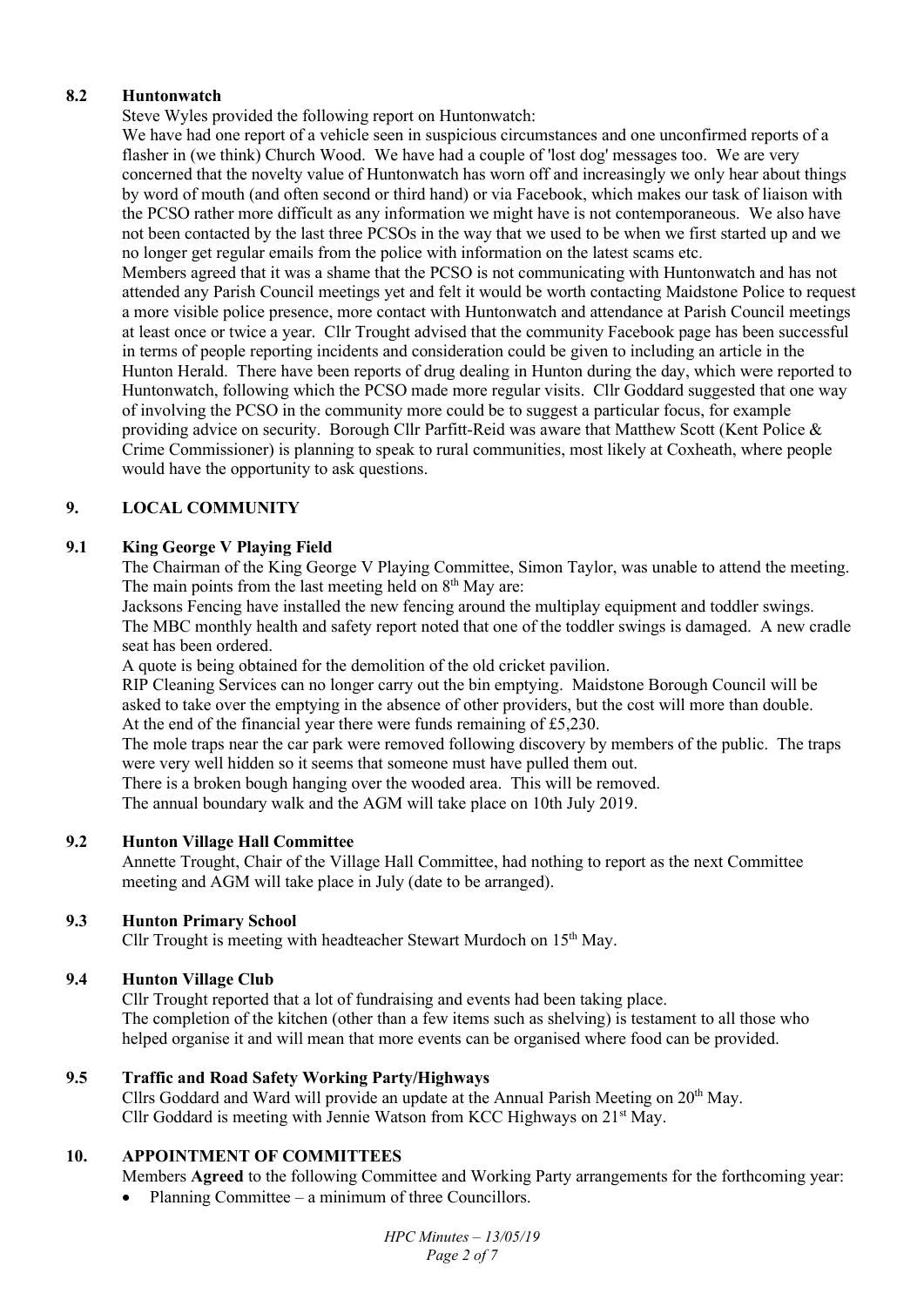Traffic & Road Safety Working Party – a minimum of two Councillors and one member of the public.

# **11. COUNCIL REPRESENTATIVES**

Members **Agreed** to the following appointments for the forthcoming year:

- KCC Highways Cllr Goddard and Cllr Lee
- KALC Area Committee Cllr Thomas
- Policing matters Cllr Trought and Cllr Heaton
- Hunton Primary School Cllr Trought
- Representative Trustees of the King George V Playing Field Cllr Heaton and Cllr Stanbridge
- Trustees of Hunton Village Hall Committee Cllr Trought and Cllr Heaton
- Parish Plan Steering Committee *(on hold)*  Cllr Trought, Cllr Heaton, Cllr Stanbridge and Cllr Thomas

Members **Agreed** to the following Parish Council responsibilities:

- Footpaths and ditches Cllr Heaton (primary) and Cllr Goddard (secondary)
- Road conditions and speed limits Cllr Goddard (primary) and Cllr Lee (secondary)
- Events and communications Cllr Ward
- Planning issues and consultations Cllr Thomas
- Liaison with KALC, MBC and other external bodies Cllr Thomas
- Utilities (broadband, water, electricity) Cllr Stanbridge
- Speedwatch *(on hold)* Cllr Ward
- Hunton Parish Plan/Neighbourhood Plan *(on hold)* Cllr Trought

# **12. APPOINTMENT OF INTERNAL AUDITOR**

Members **Agreed** to appoint Lionel Robbins as the Internal Auditor for the forthcoming year.

# **13. COUNTY & BOROUGH COUNCILLORS**

# **13.1 County Councillor**

County Cllr Stockell was unable to attend the meeting.

# **13.2 Borough Councillors**

Borough Cllr Parfitt-Reid apologised for being absent from recent meetings, but she has been moving house.

Maidstone Borough Council (MBC) is currently reviewing the Local Plan. The Call For Sites has started and the proposed 2,000 additional houses in Marden is causing much concern.

Borough Cllr Parfitt-Reid has been looking at inconsistencies in the speed limits on the roads in East Farleigh which need sorting out and asked if there were any in Hunton. Cllr Goddard advised that discussions have been held with KCC Highways on the reduction of the 60mph speed limit to 40pmh on East Street and the possibility of reducing the speed limit to 30mph throughout the village, but Jennie Watson has said it would not be suitable. Cllr Goddard agreed to copy Borough Cllr Parfitt-Reid in on any further developments.

Borough councillors each have £1,000 available to allocate to parishes, which would work out as £200 per village, on a first come first served basis. Hunton is welcome to request the funding if required. Cllr Thomas asked whether MBC is paying Arriva, who have taken over the Park & Ride service. The purpose of Park & Ride should be to bring people into the town, but it is not being treated in that way. MBC has cut the Park & Ride service, increased charges and is building on some car parks, meanwhile shops are failing in the town. MBC has no positive policy for looking after the town when footfall is decreasing. Borough Cllr Parfitt-Reid is aware that Park & Ride is costing a lot of money and it is unlikely to continue in future.

# **14. PARISH COUNCILLORS**

# **14.1 Liaison with External Bodies**

Cllr Thomas had nothing to report.

# **14.2 Footpaths, Ditches and Flooding**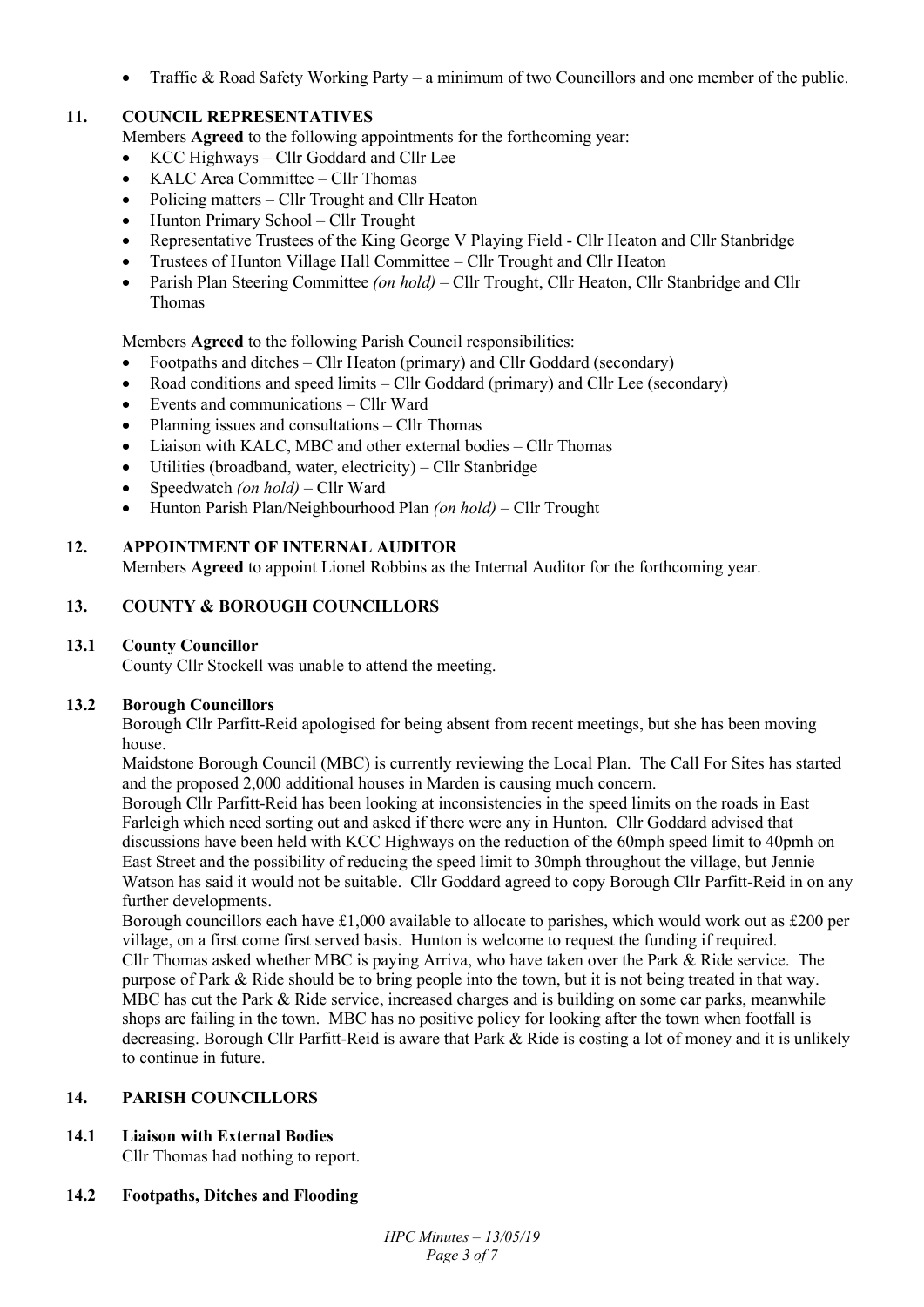Cllr Heaton considered it unlikely that there would be any flash flooding this year due to the arable crops which have been planted.

### **14.3 Communications and Events**

Cllr Ward reported that the following events are to take place within the next couple of months:

- $18<sup>th</sup>$  May Huntones concert at the church
- $\bullet$  19<sup>th</sup> May Hunton CEP School Fair
- $21<sup>st</sup>$  May Talk on World War I at the WI
- $22<sup>nd</sup>$  June Hunton Fete

There have been a number of good events at the Village Club. Cllr Trought added that the Village Hall would like to hold more music events.

#### **14.4 Planning Issues and Consultations**

#### *(This item was moved before Item 14.1)*

Cllr Thomas reported that two meetings on the Local Plan review have been held by MBC, at Yalding and Linton. Cllr Thomas attended the Yalding meeting, but it was pointless. The government is demanding that another 7,000 houses are built, above those already there but there are no plans for the infrastructure at all.

Borough Cllr Parfitt-Reid highlighted the issues between MBC and KCC, who do not work collaboratively. MBC was in the process of suing KCC, but the action was stopped. Even if MBC had won it would have made a major enemy of KCC.

Cllr Thomas expressed his concern that infrastructure such as schools and transport are not being considered in the Local Plan. When planning applications are considered by MBC, they need to ensure the infrastructure is put in place.

#### **14.5 Utilities**

Cllr Stanbridge was unable to attend the meeting.

#### **15. OTHER PARISH MATTERS**

#### **15.1 Traffic Calming Measures on West Street**

The Clerk had obtained information from Teston Parish Council on the traffic calming measures installed at Teston, where there have been mixed feelings as to whether they have been effective at reducing speeding. The Teston Parish Council Clerk also provided a KCC Highways information pack which details the different traffic calming measures and the costs involved. Members **Agreed** that the Clerk should send the pack to all Members to review and consider ideas to put to Jennie Watson of KCC Highways. ACTION: CLERK/ALL MEMBERS

#### **15.2 Clerk's Report**

The Clerk was due to attend a KALC Audit Workshop on 3rd May, but this was cancelled due to lack of numbers.

The National Non-Domestic Rate Demand Notice for the cricket pavilion has been received from Maidstone Borough Council - £1,202.95 reduced to £0 due to Small Business Rate Relief. Claire Chewter (KCC Highways) has advised that a 28-day order has been raised to replace the stolen salt bin (complete with salt) on Barn Hill.

#### **16. FINANCE**

#### **16.1 Statement of Internal Control**

The Council must review the effectiveness of the system of internal control as the Annual Governance Statement needs to be completed in the Annual Governance & Accountability Return. A Statement of Internal Control had been prepared by the Clerk to assist in this review. Members reviewed the Statement and **Agreed** that it could be signed and included with the year-end accounts. The Statement was signed by the Chairman and the Clerk.

#### **16.2 Annual Review of Effectiveness of Internal Audit**

In carrying out the Council's annual review of Internal Audit, Members Agreed that: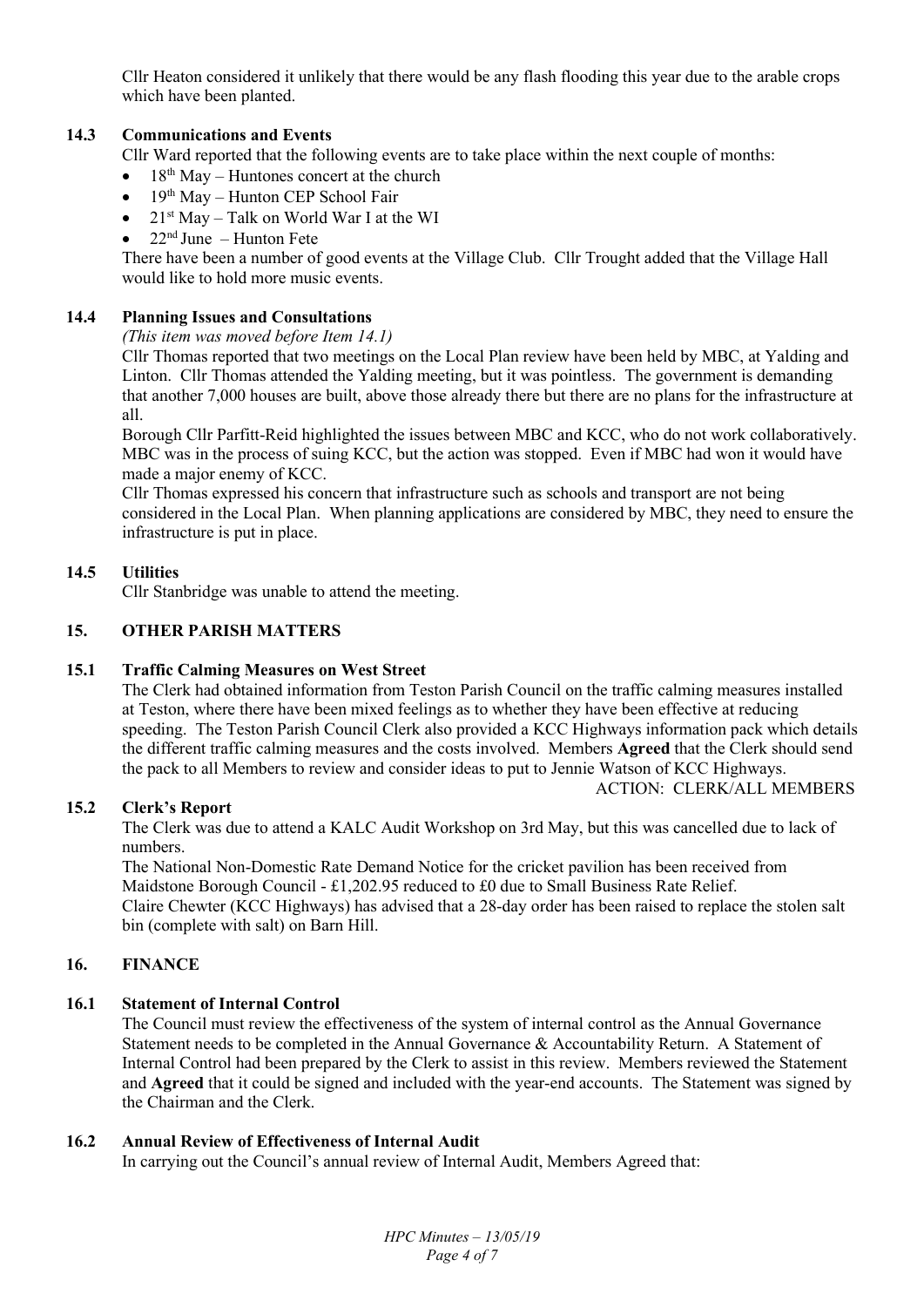- the Internal Auditor is independent of the Council, has no involvement in the financial decision making and is competent to carry out an effective audit of the Council's system of internal control;
- the review and scope of the internal audit adequately assesses the Council's internal controls, governance processes and management of risk;
- they understand the importance of the relationship between the internal auditor and the Council;
- adequate preparations are made for the audit procedure; and
- reports received from the Internal and External Auditor are actioned when necessary.

# **16.3 Internal Audit**

The Internal Auditor, Lionel Robbins, will carry out the audit on 14<sup>th</sup> May 2019. The report of the Internal Auditor will be provided at the Parish Council meeting on 15<sup>th</sup> July 2019.

## **16.4 Accounts 2018/19**

Members reviewed the Council's Statement of Accounts, year-end Financial Book and Fixed Asset Register. The Accounts were signed by the Chairman and the Clerk and the Chairman also signed the Financial Book. Members **Agreed** that the Car Park Fund could be rolled into the General Fund for 2019/20. ACTION: CLERK

### **16.5 Annual Governance and Accountability Return 2018/19**

### **16.5.1 Section 1 – Annual Governance Statement**

Members considered the Annual Governance Statement contained in Section 1 on page 4 of the Annual Governance & Accountability Return (AGAR), consisting of 9 assertions. To properly consider the assertions, the Clerk had provided Members with a table comparing the Parish Council's practices to proper practices.

Members **Agreed** that assertions 1 to 8 could all be answered "Yes" and assertion 9 should be answered "N/A". Members **Resolved** that the Annual Governance Statement be approved and page 4 of the AGAR was signed by the Chairman and the Clerk.

### **16.5.2 Section 2 – Accounting Statements**

Members considered the Accounting Statements contained in Section 2 on page 5 of the AGAR and **Resolved** that they be approved. The Clerk had already signed page 5 of the AGAR according to the requirements of the external auditor. It was signed by the Chairman.

# **16.6 Budget Monitoring Reports**

Members considered reports showing the budget and actual figures for 2018/19; the budget for 2019/20 as discussed at the January 2019 Parish Council meeting; and receipts and payments for April 2019. The preliminary 2019/20 budget has been adjusted to include the following, agreed at the Parish Council meetings on  $21^{st}$  January and  $18^{th}$  March:

- addition of the precept of £26,338 for 2019/20;
- addition of £430 to the open spaces expenditure budget of £1,000 (to total £1,430) for the tree inspection work.

Members **Agreed** to make the following additional adjustments to the budget:

- increase the Parish Services Scheme income budget from £1,468 to £1,538 to reflect the actual amount to be received;
- include an expenditure budget of £2,226 for demolition of the old cricket pavilion as the budget was not spent in 2018/19;
- $\bullet$  include an expenditure budget of £7,350 for the new fencing in the play area as the budget was not spent in 2018/19;
- increase the open spaces expenditure budget by £1,500 (to total £2,930) to take into account the remedial work on the trees;
- include an expenditure budget of £540 for the additional CCTV camera installed as it was not spent in 2018/19.

 include an expenditure budget of £3,802 for the installation of kerbstones outside the school. Cllr Goddard will speak to Claire Chewter (KCC Highways) to check whether the installation of the kerbstones will take place. ACTION: CLLR GODDARD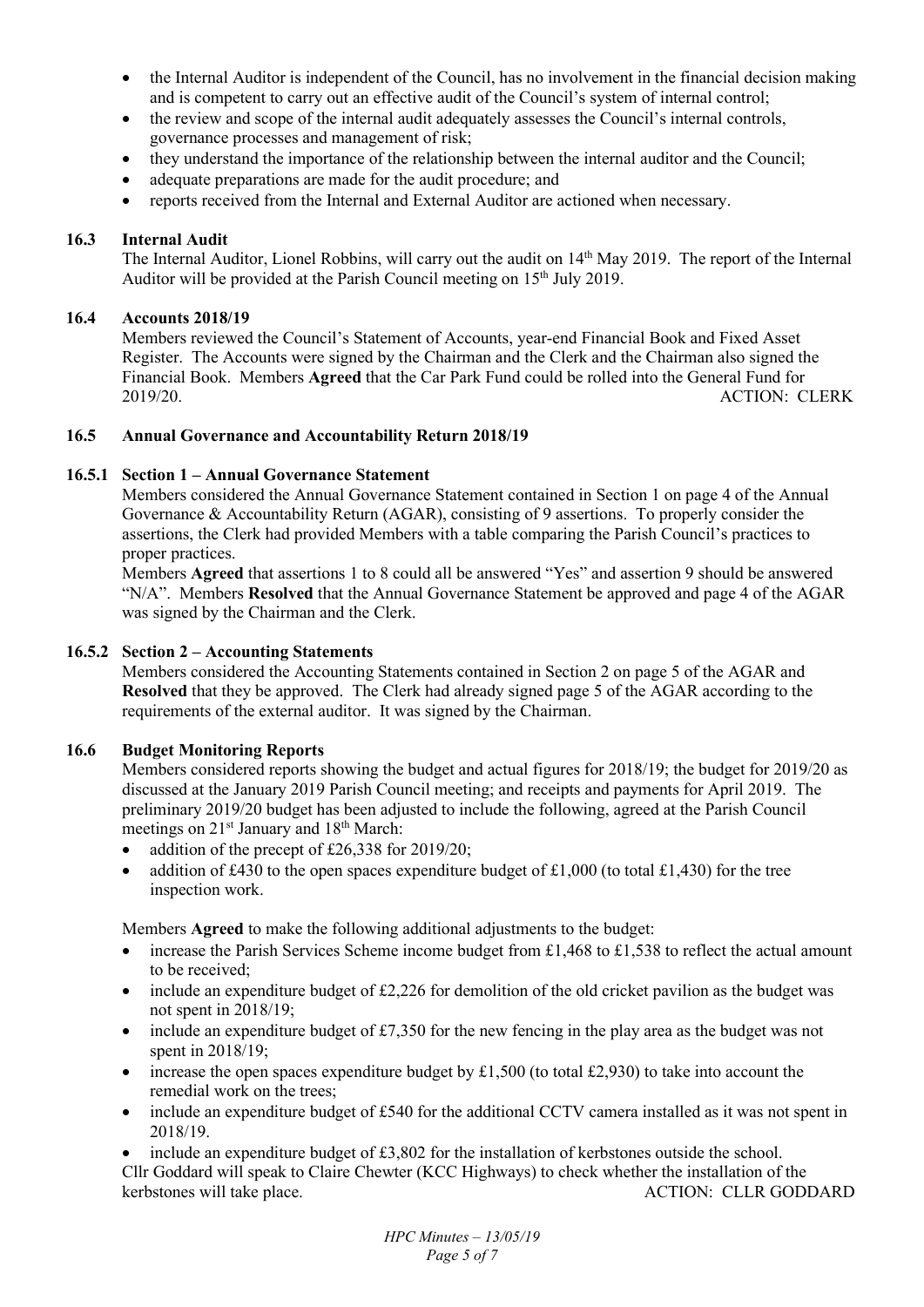Members **Noted** the reports and **Approved** the changes to the budget for 2019/20.

#### **16.7 Income Received**

Members **Noted** the following income received since the last meeting:

|      | Maidstone Borough Council - Precept for 2019/20                                                                                                  | £26,338.00        |
|------|--------------------------------------------------------------------------------------------------------------------------------------------------|-------------------|
|      | Cllr Trought reviewed and signed the bank reconciliation.                                                                                        |                   |
| 16.8 | <b>Payments Made</b><br>Members Approved the following payments made since the last meeting:                                                     |                   |
|      | Unity Trust Bank – Service charge<br>$SO -$ Sharon Goodwin – Salary & office allowance – March                                                   | £18.00<br>£443.44 |
|      | $300282$ – Robert Cox – Cutting back trees<br>$SO -$ Sharon Goodwin – Salary & office allowance – April                                          | £70.00<br>£453.30 |
| 16.9 | <b>Cheques for Signature</b><br>Members Agreed that the following payments be approved, and the cheques were signed by<br>Cllrs Ward and Heaton: |                   |
|      | $300283$ – NALC – LCR subscription                                                                                                               | £17.00            |
|      | 300284 – Fields In Trust – Annual membership subscription                                                                                        | £65.00            |
|      | 300285 – Q-Tec Solutions Ltd – New CCTV camera and annual CCTV maintenance                                                                       | £828.00           |

| $J0020J$ $Q^-100$ bounded that the $W$ CCT $V$ cannot and annual CCT $V$ manifoliation | J∪JZU.UU  |
|----------------------------------------------------------------------------------------|-----------|
| $300286 - E. ON - Street lighting electricity$                                         | £13.80    |
| $300287 -$ Kathy Reid – New lock and pads for defibrillator                            | £62.77    |
| $300288$ – Silva Arboriculture Ltd – Visual tree inspection                            | £430.00   |
| $300289$ – Jacksons Fencing – New fencing around play equipment                        | £8,819.70 |
| 300290 – Hunton Parish Hall Committee – Contribution towards running costs (1st half)  | £500.00   |
| $300291 - KALC - Annual membership$ subscription                                       | £305.16   |
| $300292 - KCPFA - Annual membership$ subscription                                      | £20.00    |
| $300293 - Q$ -Tec Solutions Ltd – Shortfall on cheque 300285                           | £108.00   |
| 300294 – Helen Ward – Banners for Annual Parish Meeting                                | £48.00    |

#### **16.10 Parish Services Scheme**

Members considered the content of the Parish Services Scheme 2019/20 funding agreement and **Agreed** that it could be signed. Funding for 2019/20 will be £1,538. The Chairman signed the agreement.

#### **16.11 Hunton Bowls Club**

(This item was moved before Item 8 to allow members of the Bowls Club to leave early) The Parish Council has received a letter from Hunton Bowls Club requesting funding towards new changing rooms. Angela Baptie and John Apsey from the Bowls Club attended the meeting to discuss the request. The Bowls Club has been fundraising for three years and has a shortfall of £5,000. An application has been made to KCC for Combined Member Grant funding, the Hunton Herald has agreed to pledge an amount and members of the cricket club have provided a lot of information on applying for grants. Borough Cllr Parfitt-Reid mentioned her £1,000 community budget, which will probably mean an allocation of £200 to each parish in her ward. If the Bowls Club asked all three borough councillors, this could result in £600 of funding.

The only power available to the Parish Council to provide funding is under Section 137, as this can be used to provide a general power for a parish council to spend a restricted amount of money to do something, which will be of direct benefit to its community either as a whole or in part, when there is no other legislation allowing it. However, the benefit to the community should be commensurate with the expenditure incurred and 'will bring direct benefit to, their area or any part of it or all or some of its inhabitants'. The maximum amount which a council may spend under Section 137 in any one year (from 1st April to the following 31st March) is currently £8.12 per elector. Cllr Heaton advised that a contribution from the Parish Council towards the new changing rooms would not actually benefit many people in Hunton as most of the bowls players live outside Hunton. However, the Parish Council does give a contribution to the Yalding Parish Playscheme each year, commensurate with the number of children

> *HPC Minutes – 13/05/19 Page 6 of 7*